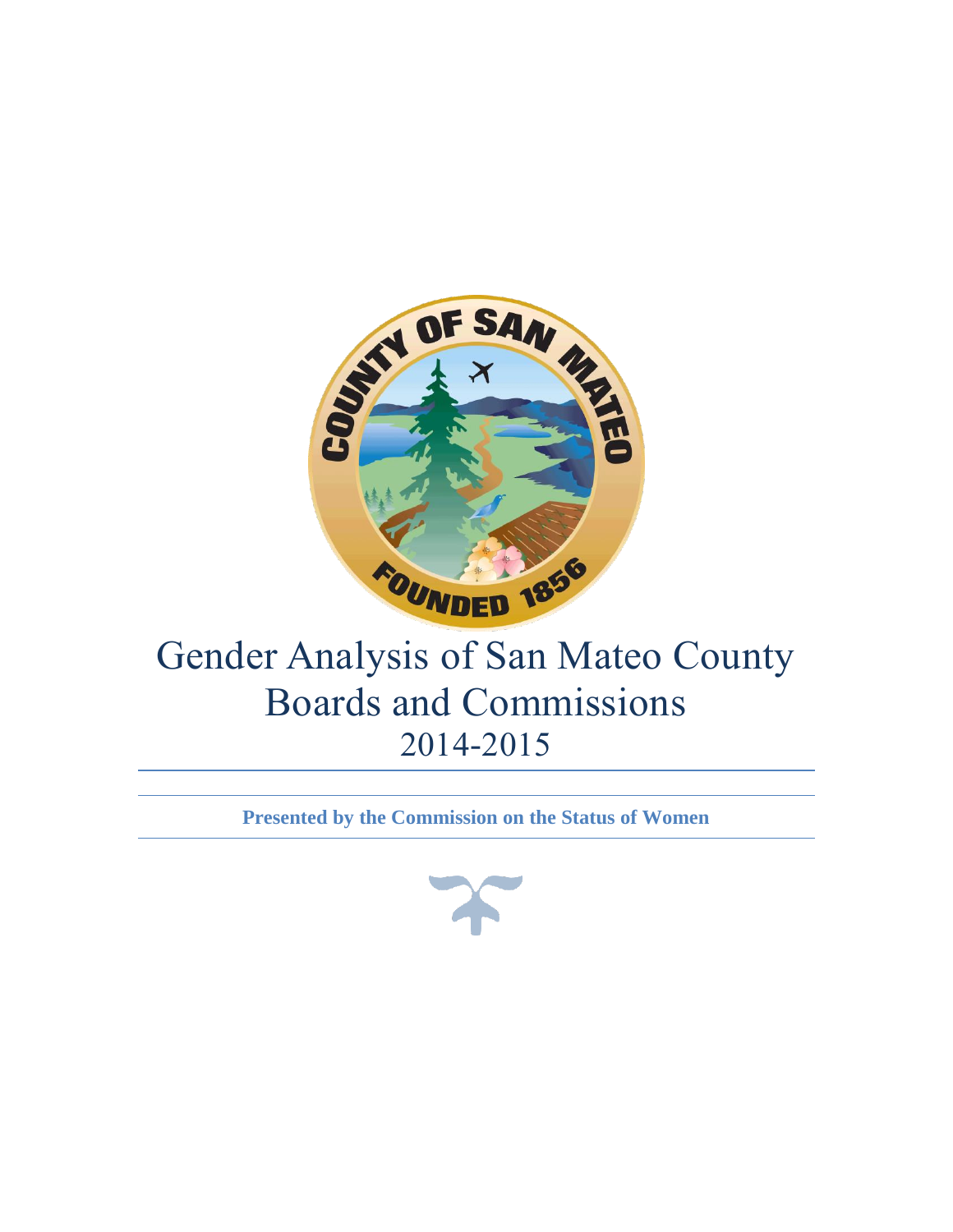## **Table of Contents**

| Introduction                                           | $\overline{2}$ |
|--------------------------------------------------------|----------------|
| Methodology and Limitation                             | $\overline{2}$ |
| Background on San Mateo County Boards and Commission   | 3              |
| County Demographic Background Information              | $\overline{4}$ |
| Gender Analysis Data 2014                              | 5              |
| Decision Making Boards and Commissions 2014            | 6              |
| Decision Making Boards and Commissions 2015            | 7              |
| Gender Balanced Advisory Boards and Commissions 2014   | 9              |
| Gender Balanced Advisory Boards and Commissions 2015   | 10             |
| Gender Imbalanced Advisory Boards and Commissions 2014 | 12             |
| Gender Imbalanced Advisory Boards and Commissions 2015 | 13             |
| Comparison of 2011/2012/2013/2014/2015                 | 14             |
| <b>Noteworthy Trend</b>                                | 16             |
| Recommendations                                        | 17             |
| Conclusion                                             | 18             |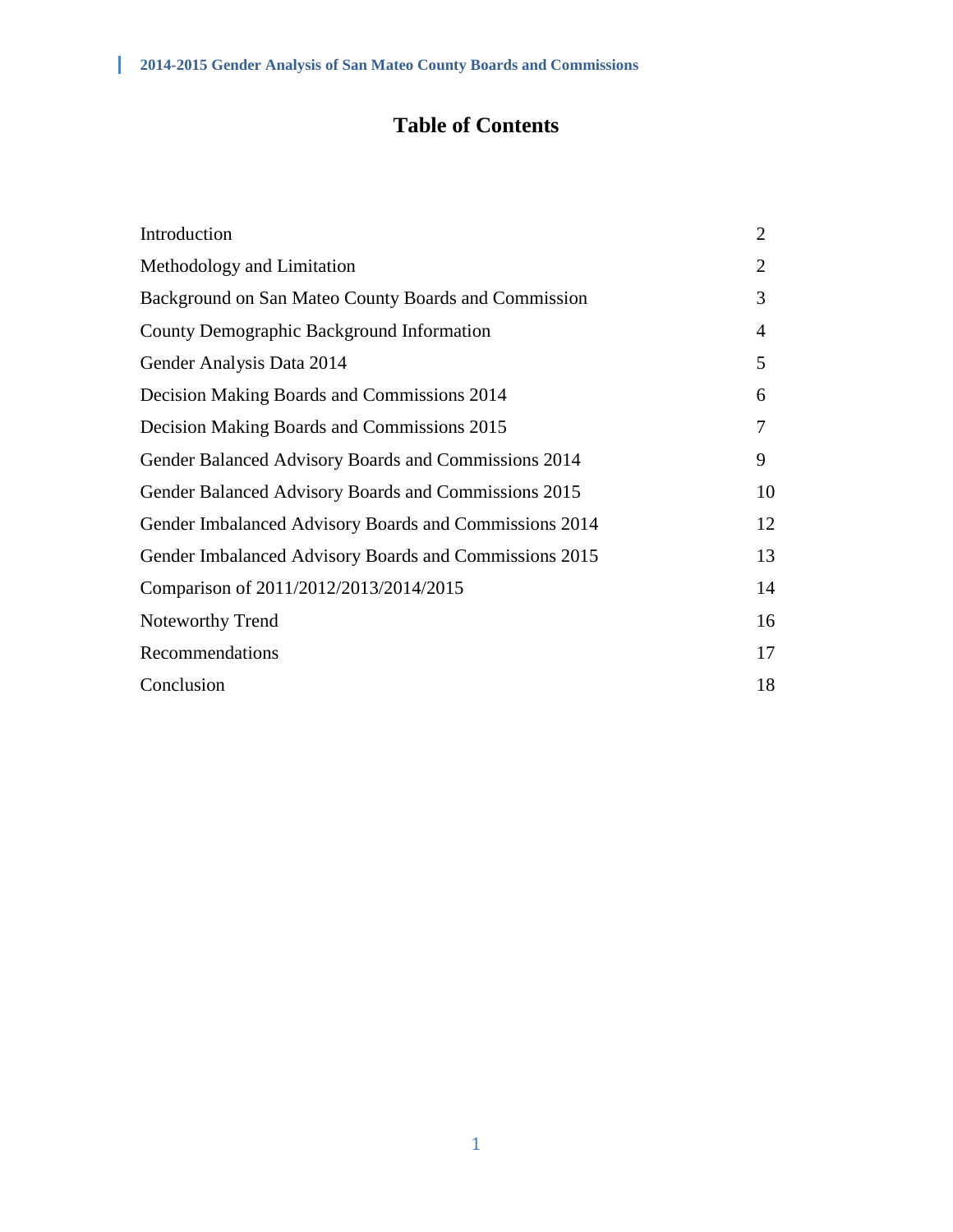## **Introduction**

The Commission on the Status of Women (CSW), an advisory board to the Board of Supervisors of San Mateo County, seeks to improve the quality of life for women of all ages in San Mateo County. Through strategic partnerships and collaboration, the Commission identifies women's needs, advises the Board of Supervisors, and educates the community on matters concerning women.

Boards and commissions involve members of the San Mateo County community in assisting the Board of Supervisors in making sound decisions relating to County policy and governance. A number of the boards and commissions are responsible for allocating and overseeing County funded budgets, and some have final decision-making powers that directly impact the lives of citizens in the County.

This analysis is conducted to evaluate the degree to which the makeup of San Mateo County boards and commissions is gender representative of the community as a whole.

#### **Methodology and Limitation**

The County currently has forty advisory and decision-making boards and commissions, not including regional associations run by other government agencies. Gender information was collected for each of these bodies. The data can be found in the Appendix of this report.

This analysis is a snapshot of the membership of San Mateo County advisory boards and commissions at the time of the 2015 roster's publication in December, 2014 and 2015 with data collected through survey responses obtained in November, 2014 and 2015. The primary resources for this report are:

- The Roster Boards and Commissions 2014, published by the County in December 2014;
- The Roster Boards and Commissions 2015, published by the County in December 2015;
- Survey results from each board or commission's contact person in November 2014 and 2015;
- San Mateo County's Boards and Commissions Handbook.

The board and commissions roster is publicly available online at [http://www.co.sanmateo.ca.us/Attachments/bnc/pdfs/Rosters/rptCommissions.pdf.](http://www.co.sanmateo.ca.us/Attachments/bnc/pdfs/Rosters/rptCommissions.pdf) The roster provides member lists, board function, and other membership information about each board and commission in the County and region. This comprehensive publication is updated annually to reflect the most current information available.

In addition to the data available in this roster, a survey was conducted via email to the staff of Boards and Commissions asking for the number of men, women, and vacancies on each board and commission. Of the forty boards and commissions, forty responded with the gender count, resulting in a 100% response rate. Every effort has been made to reflect accurate and complete data in this report.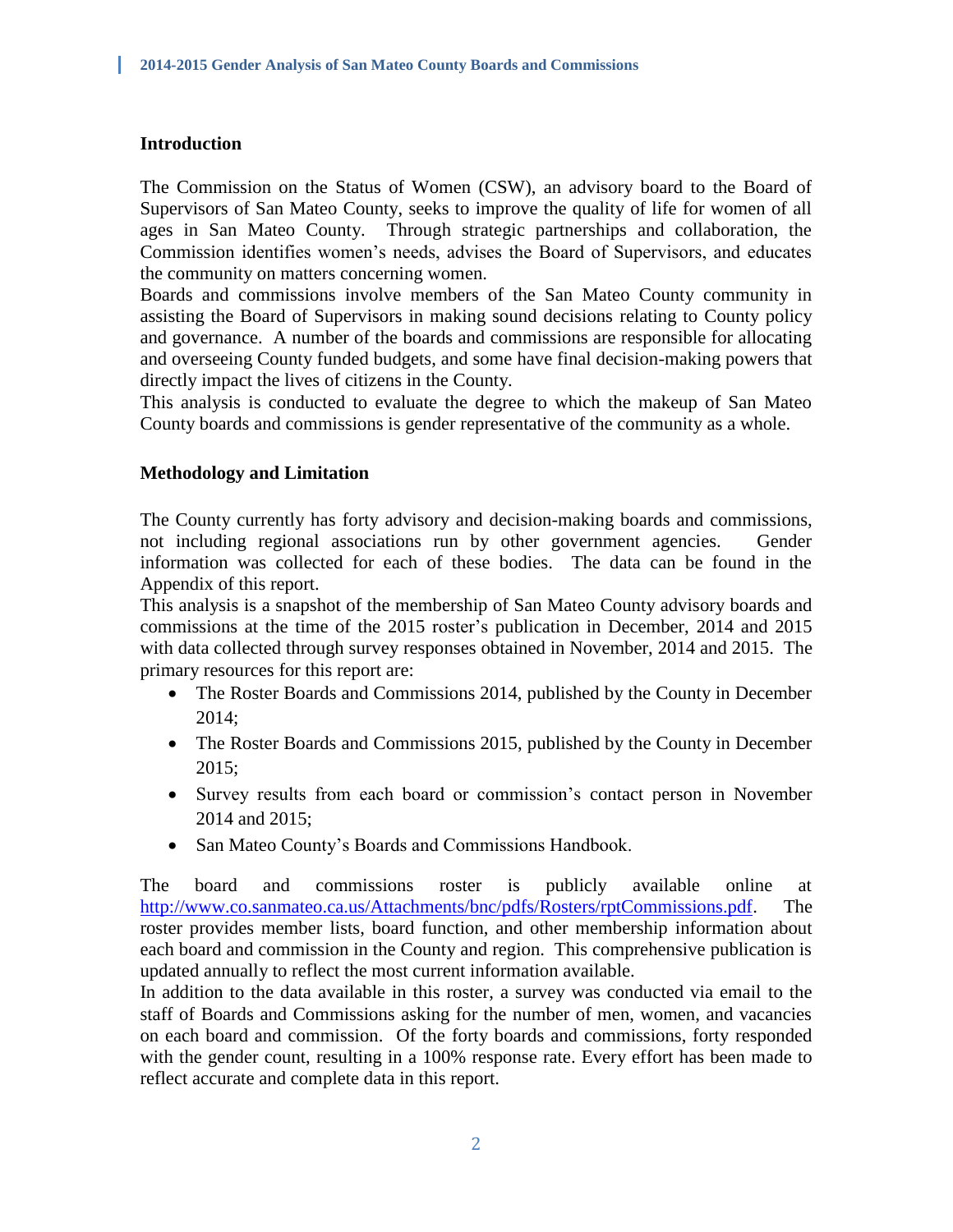Additional information for this gender analysis was gathered from San Mateo County's Boards and Commissions Handbook, which can be found on the web at <http://bnc.smcgov.org/sites/bnc.smcgov.org/files/documents/files/BnCHandbook.pdf.>

This handbook gives an overview of the role boards and commissions play in the County. The Gender Analysis of San Francisco Commissions and Boards prepared by the City and County of San Francisco in December 2015 was used as a reference. This report can be found found at  $\alpha$ [https://sfgov.org/dosw/sites/default/files/Gender%20Analysis%20of%20Commissions%2](https://sfgov.org/dosw/sites/default/files/Gender%20Analysis%20of%20Commissions%20and%20Boards%202015.pdf) [0and%20Boards%202015.pdf](https://sfgov.org/dosw/sites/default/files/Gender%20Analysis%20of%20Commissions%20and%20Boards%202015.pdf)

This gender analysis guideline provided a helpful frame of reference for this report. Gender Analysis Guidelines

For the purposes of this report, *gender analysis* is defined as follows:

Gender analysis is concerned with examining public policies and their outcomes through a gender lens. It focuses on the differences in women's and men's lives, including those which lead to social and economic inequity for women, and applies this understanding to public policy development, service delivery, workforce issues, and budget allocations in the effort to achieve gender parity.<sup>1</sup>

This gender analysis report will provide insight as to whether the membership of the San Mateo County advisory boards and commissions are reflective of the gender demographics of the County.

Due to the population change in the years since the most recent Decennial Census, this report offers appendices with the 2010 U.S. Census Count and the 2015 U.S. Census Population Division Estimates. For the purpose of this report, the 2015 U.S. Census Population Division information is utilized to reflect the most recent estimate of San Mateo's County population. The following charts and tables display 2015 U.S. Census Population Division estimates by gender.

\*Data on lesbian, gay, bisexual, transgender, and queer (LGBTQ) identity were limited, incomplete, and/or unavailable, but tried to be included to the extent possible.

All the data collected in this analysis is based on the statement "indicate the number of male, female, transgender, and/gender queer voting member, in addition to the number of vacant position on your board/commission."

It was challenging to find accurate and precise information regarding gender identity, since some of the board members and commissioners expressed their discomfort and confusion in providing information about their gender identity. This fact is an indicator that there is a need for providing adequate education about gender identity and sexual orientation in the future.

## **Background on San Mateo County Boards and Commissions**

 $\overline{\phantom{a}}$ 

<sup>&</sup>lt;sup>1</sup> "Department on the Status of Women: Gender Analysis Guidelines," Published by City and County of San Francisco, July 2015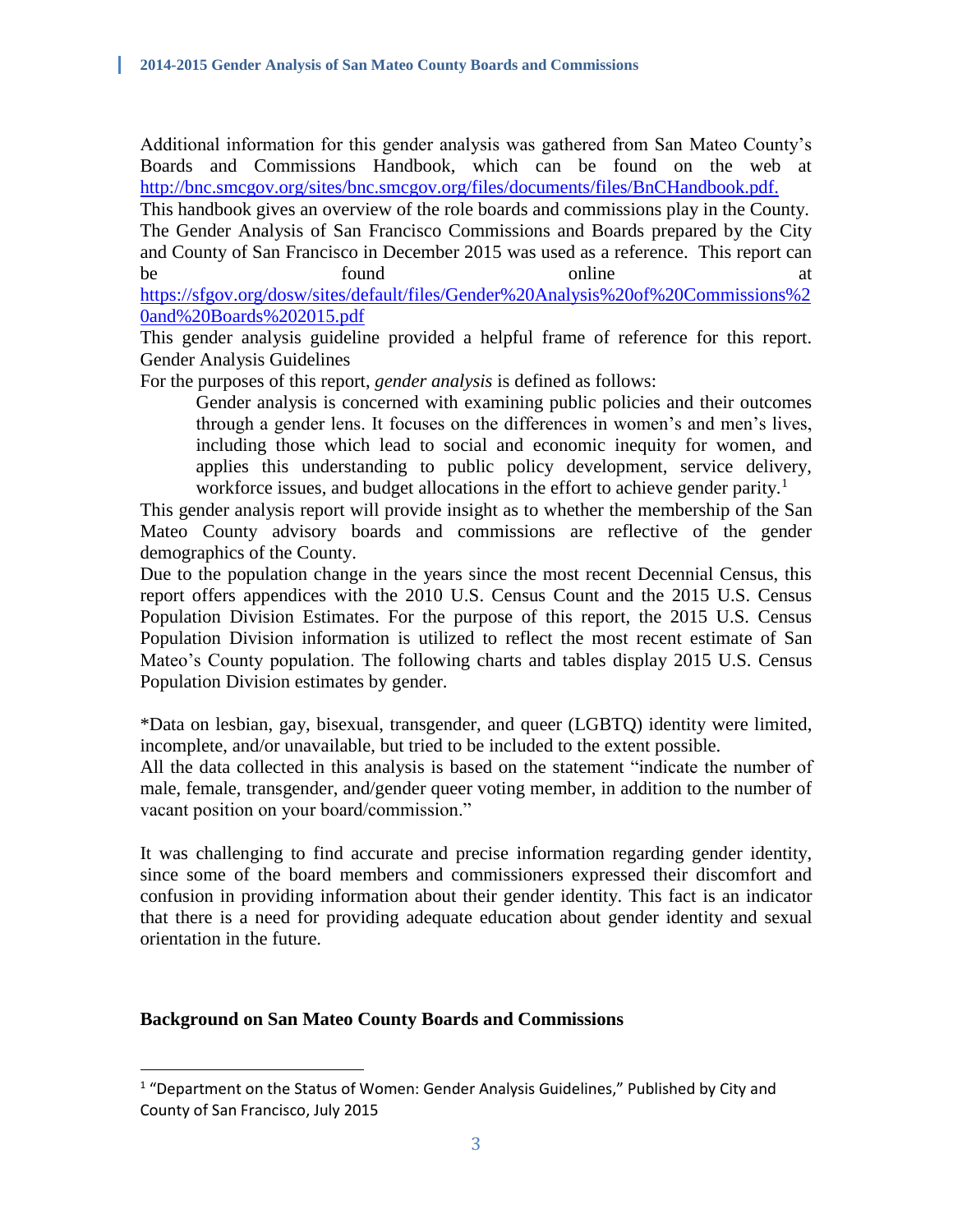The boards and commissions of San Mateo County have a wide spectrum of purposes and serve a multitude of communities. Some boards and commissions have decision-making authority, some are purely advisory, while others represent a particular community interest. The amount of compensation allocated to members of advisory boards and commissions ranges from \$0 to \$300 per meeting.

## **County Demographic Background Information**

San Mateo County is located in the Bay Area and is bordered by the Pacific Ocean to the west and San Francisco Bay to the East. San Mateo's county's racially and ethnically diverse population makes it a diverse community in the region. According to the most recent figures from the U.S. Census Bureau, 50.8 percent of individuals living in San Mateo County were female in 2015- nearly on par with California's 50.3 percent female population. For the purpose of this report, the 2015 U.S. Census Population Division information is utilized in order to reflect the most recent estimate of San Mateo County's population. Table below depicts the gender demographics for San Mateo County (San Mateo County, California, 2015):

#### *Table 1: County Demographic Background Information*

| <b>Total Population</b> | 765,135    |        |
|-------------------------|------------|--------|
| <b>Male</b>             | 388,688.58 | 49.20% |
| Female                  | 376,446.42 | 50.80% |

According to the 2015 U.S. Census Bureau Population Division, an estimated 50.8% of the population in San Mateo County are women, which illustrates a minimal difference in the gender split in the county.

The gender breakdown of San Mateo County and the gender breakdown of the advisory boards and commissions is depicted in the chart below.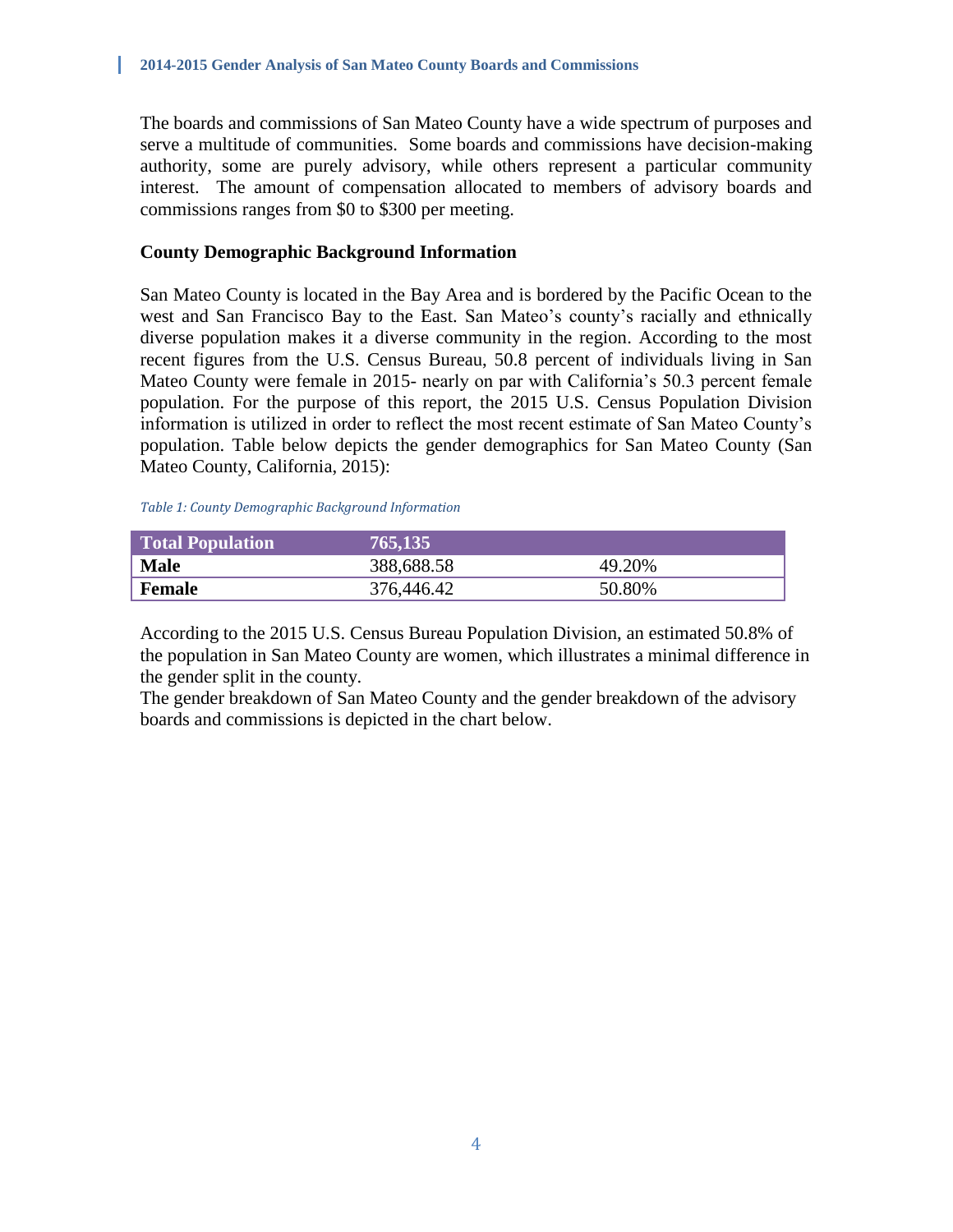

*Figure 1: Demographic of San Mateo County vs. Boards and Commissions*

*Source: U.S. Census Bureau, 2015*

As it can be observed, there are 1.6% more women than men in San Mateo County, and there are 11.4% more women than men are participating in San Mateo County's board and commissions.

In general, Commission and Boards of San Mateo County are reflective of the diversity of this county. It is important to note that, the percentage of women commissioners and advisors has increased since the first gender analysis in 2010 (this number was 48% in 2010), and is 4.90% above the percentage of women in San Mateo County (55.7%). (Gender Analysis of San Mateo County's Boards and Commissions , 2010)

#### **Gender Analysis Data 2014**

As of December of 2014, the County of San Mateo had thirty-six advisory boards and commissions.

Data from these thirty-six boards and commissions illustrates:

- 385 seats are filled.
- 51 seats are vacant.
- $\blacksquare$  215 (55.84%) appointees are women.
- $\blacksquare$  170 (44.15%) appointees are men.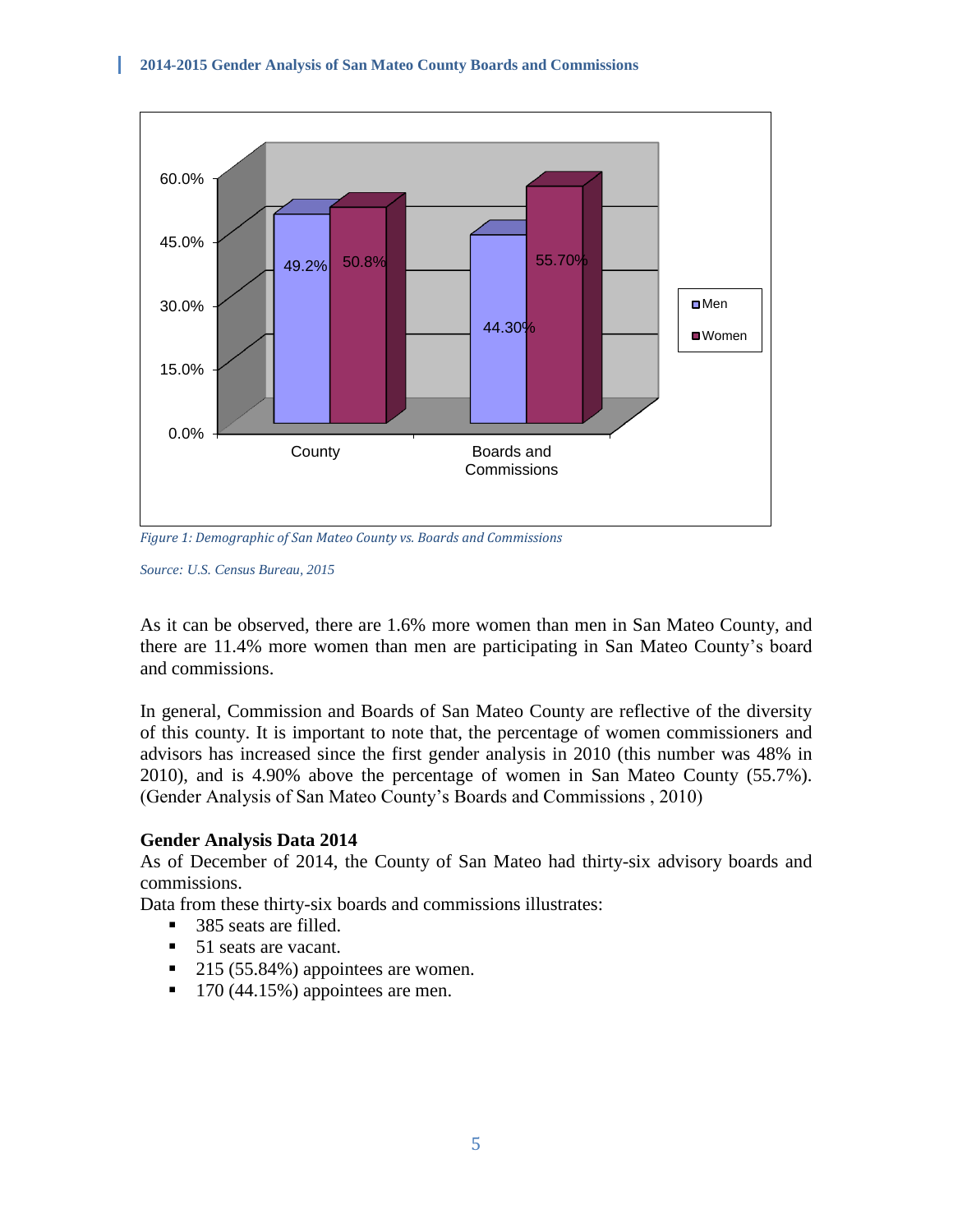П



*Figure 2: Percentage of gender balanced, underrepresented, and overrepresented boards and commissions for 2014*

For the purpose of this analysis, "Balanced", "Over-Represented", and "Under-Represented" are defined as below:

- Balanced: Between 40-60% female members.
- Over-represented: 61% or more female members.
- Under represented: 39% or less female members.

#### **Gender Analysis Data 2015**

As of December of 2015, the County of San Mateo had forty advisory boards and commissions.

Data from these forty boards and commissions depicts:

- $\blacksquare$  412 seats are filled.
- 74 seats are vacant.
- 229 (55.6%) appointed seats are women.
- 183 (44.4%) appointed seats are men.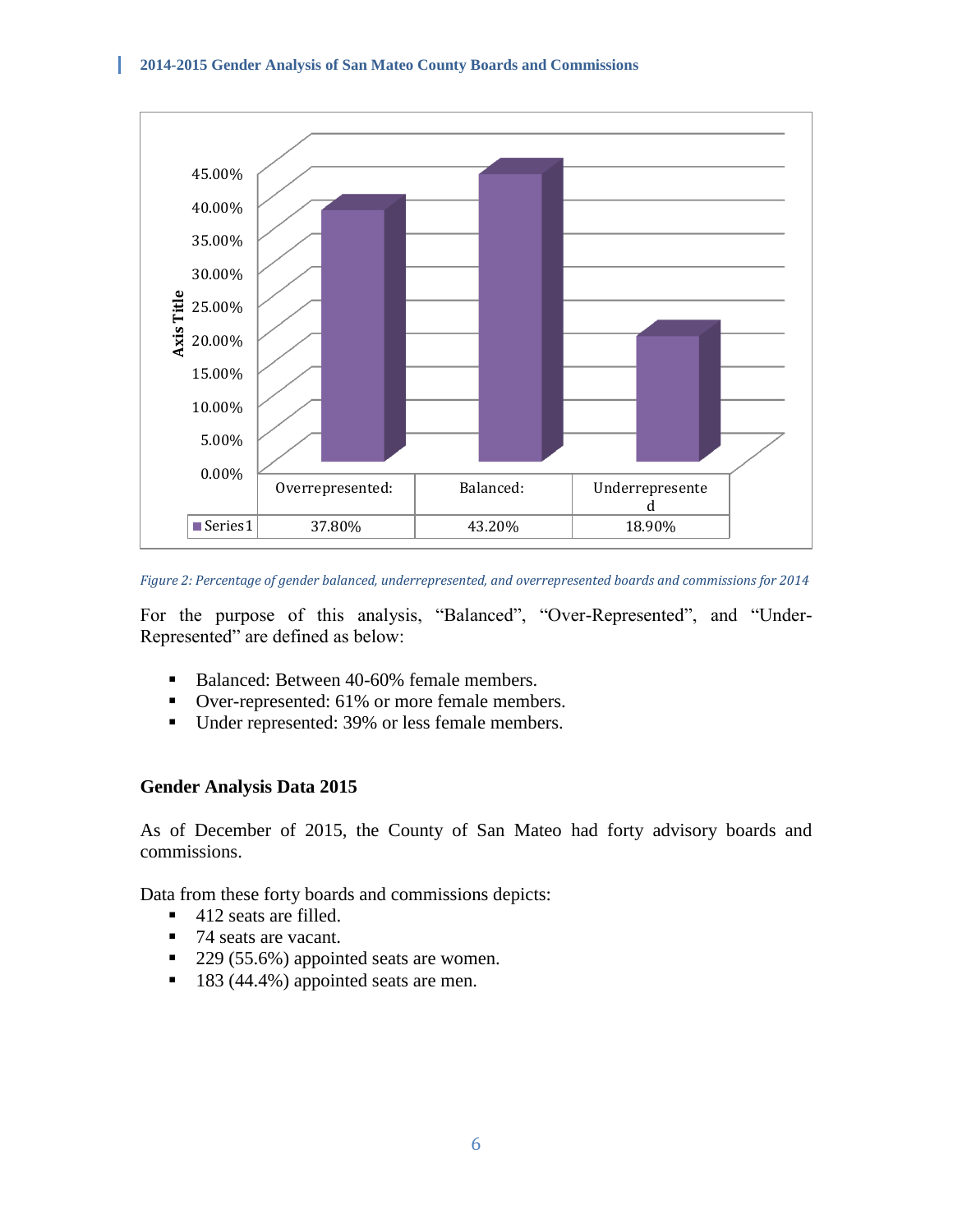

*Figure 3: Percentage of gender balanced, underrepresented, and overrepresented boards and commissions.*

#### **A. Decision Making Boards and Commissions 2014**

"Non-Advisory Boards and Commissions also known as decision-making groups, are those that make final County decisions, can compel a County decision, can prevent a County decision, or make substantive recommendations that are regularly approved without significant modification by the Board of Supervisors." (San Mateo County Boards and Commissions (Handbook), 2016)

As it can be observed, half of the decision-making boards and commissions are underrepresented with women. Three of the five bodies, which receive compensation, are underrepresented with women. The assessment Appeals Board has no female members.

| Commission                | <b>Percent Female</b> | Compensation | <b>Amount</b>     |
|---------------------------|-----------------------|--------------|-------------------|
| Assessment                | 0%                    | Yes          | \$300 per meeting |
| <b>Appeals Boards</b>     |                       |              |                   |
| <b>Boards of Building</b> | 25%                   | Yes          | \$50 per meeting  |
| <b>Permit Appeals</b>     |                       |              |                   |
| <b>Civil</b>              | 20%                   | Yes          | \$50 per meeting  |
| <b>Service Commission</b> |                       |              |                   |
| <b>Design</b>             | 50%                   | Yes          | \$50 per meeting  |
| <b>Review Committee</b>   |                       |              |                   |

*Table 2: Percentage of female appointees in decision-making boards and commissions (2014)*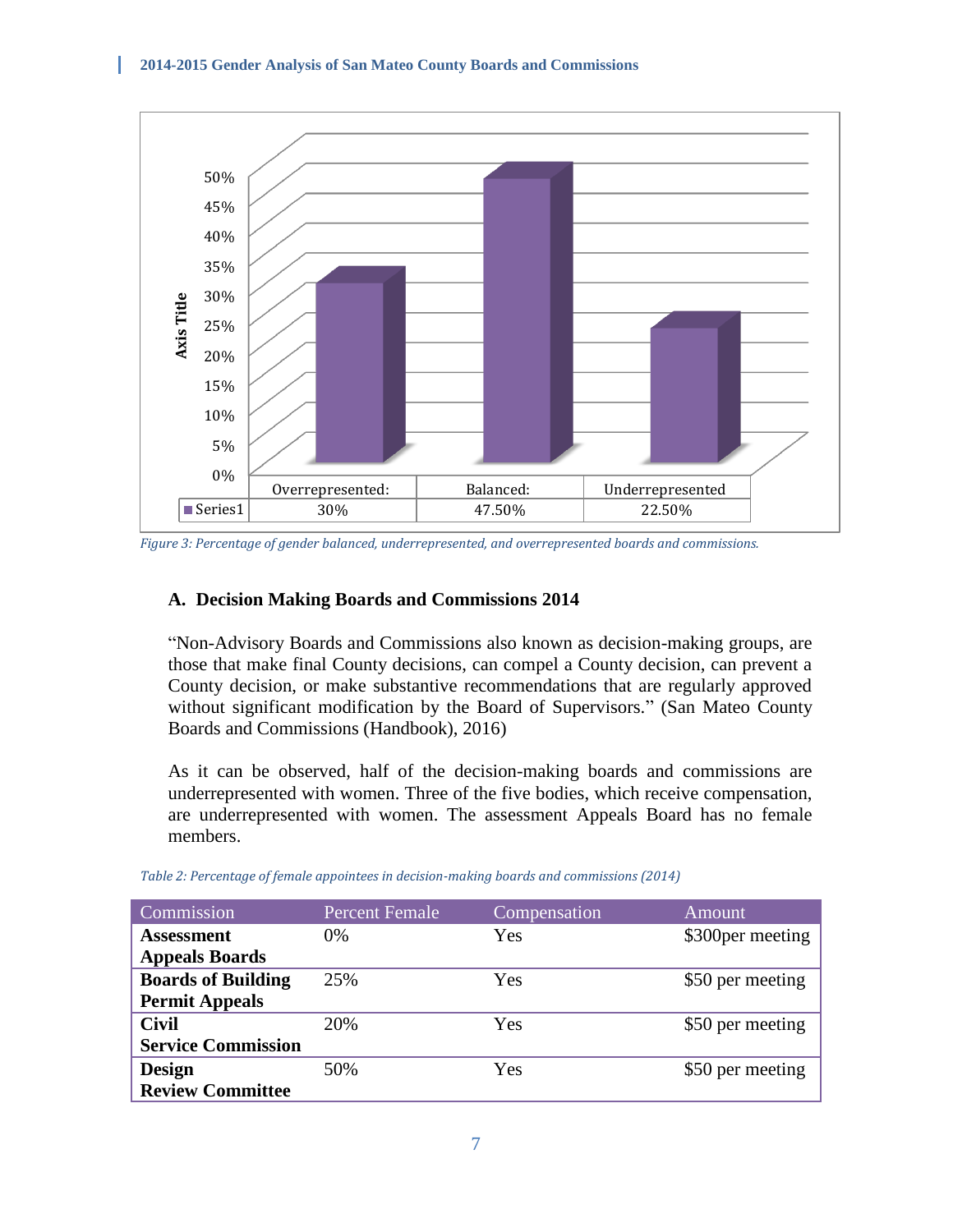

*Figure 4: Percentage of female appointees in decision-making boards and commissions (2014)*

#### **Decision Making Boards and Commissions 2015**

| Commission                | <b>Percent Female</b> | Compensation | Amount            |
|---------------------------|-----------------------|--------------|-------------------|
| <b>Assessment</b>         | $0\%$                 | <b>Yes</b>   | \$300 per meeting |
| <b>Appeals Boards</b>     |                       |              |                   |
| <b>Boards of Building</b> | 25%                   | Yes          | \$50 per meeting  |
| <b>Permit Appeals</b>     |                       |              |                   |
| <b>Civil</b>              | 20%                   | Yes          | \$50 per meeting  |
| <b>Service Commission</b> |                       |              |                   |
| <b>Design</b>             | 50%                   | Yes          | \$50 per meeting  |
| review Committee          |                       |              |                   |
| <b>Planning</b>           | 40%                   | Yes          | \$200 per meeting |
| <b>Commission</b>         |                       |              |                   |
| Workforce                 | 47.36%                | None         | None              |
| <b>Investment Board</b>   |                       |              |                   |

#### *Table 3: Decision Making Boards and Commissions 2015*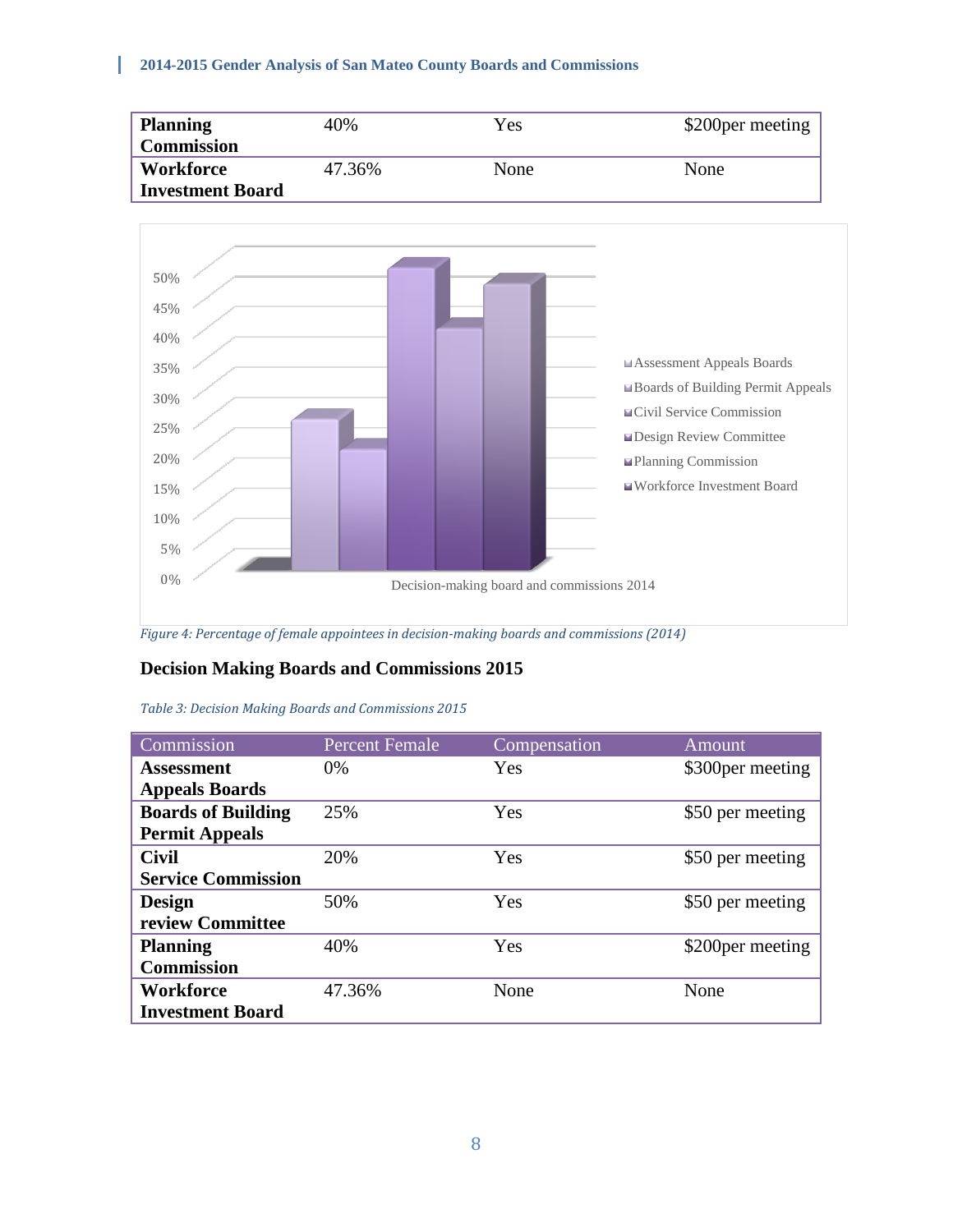

*Figure 5: Percentage of female appointees in decision-making boards and commissions (2015)*

According to the table above, half of the decision-making boards and commissions are underrepresented with women. Three of the five bodies, which receive compensation, are underrepresented with women. The assessment Appeals Board has no female members.

#### **B. Gender Balanced Advisory Boards and Commissions 2014**

Of the thirty-six advisory boards and commissions, 16 are gendered balanced.

| Commission                                                        | Female<br>Percentage<br><b>Members</b> | Compensation |
|-------------------------------------------------------------------|----------------------------------------|--------------|
| <b>Agricultural Advisory Committee</b>                            | 50%                                    | None         |
| <b>Colma Creek Flood Control Zone Citizens</b><br><b>Advisory</b> | 55.5%                                  | None         |
| <b>Commission on Disabilities</b>                                 | 55.55%                                 | None         |
| <b>Confined Animal Technical Advisory</b><br><b>Committee</b>     | 57.14%                                 | None         |
| <b>Design Review Committee</b>                                    | 50%                                    | <b>Yes</b>   |
| <b>Emergency Medical Care Committee</b>                           | 53.84%                                 | None         |

*Table 4: Gender Balanced Advisory Boards and Commissions 2014*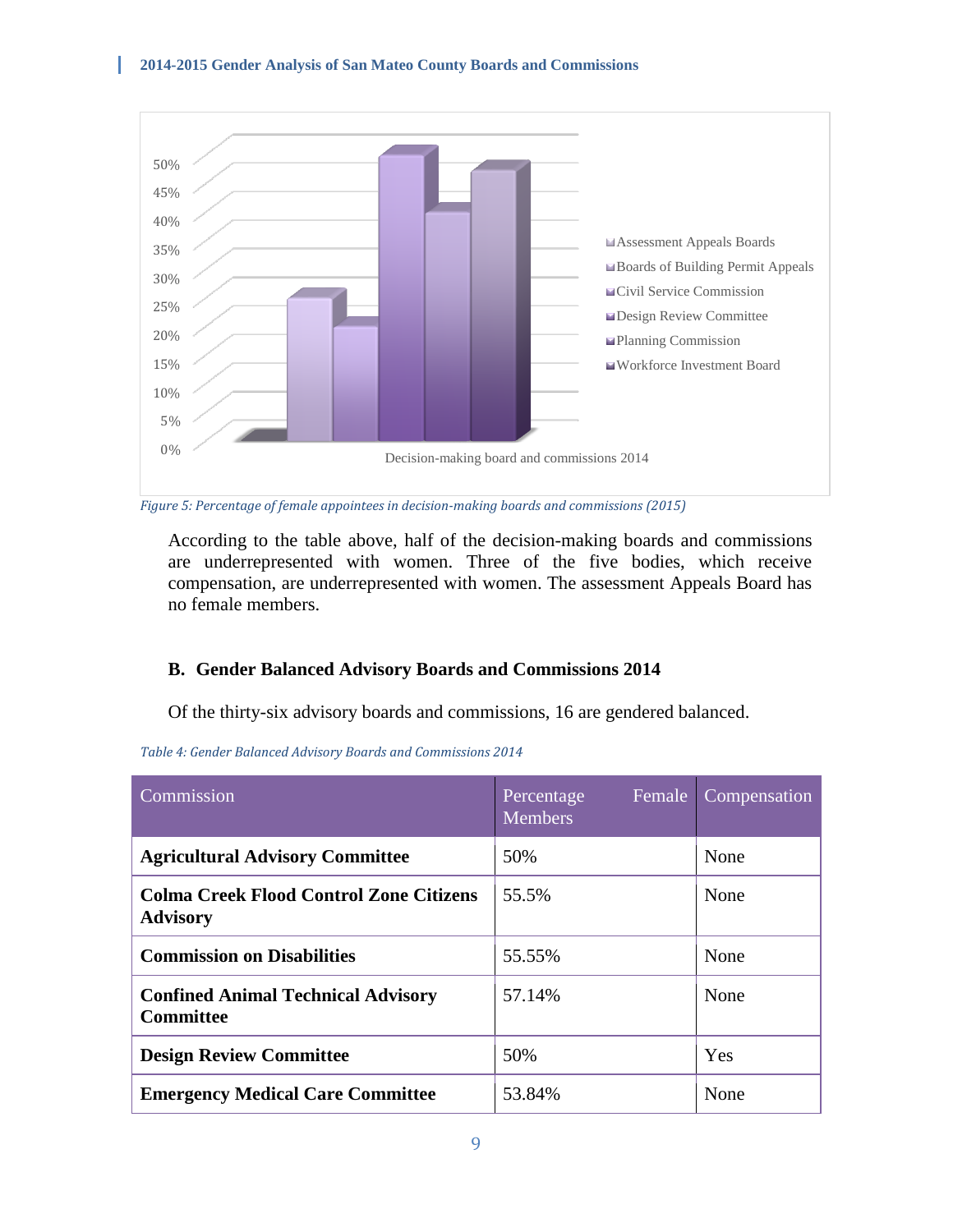i<br>L

| <b>First 5 San Mateo County</b>                              | 50%    | None |
|--------------------------------------------------------------|--------|------|
| <b>Health Commission</b>                                     | 60%    | None |
| <b>Housing and Community Development</b><br><b>Committee</b> | 46.15% | None |
| <b>Juvenile Justice Coordinating Council</b>                 | 47.05% | None |
| <b>LGBTQ Commission</b> **1                                  | 45.45% | None |
| <b>Measure A Oversight</b>                                   | 50%    | None |
| <b>Midcoast Community Council</b>                            | 50%    | None |
| <b>Planning Commission</b>                                   | 40%    | Yes  |
| <b>San Mateo County Event Center</b>                         | 50%    | None |
| <b>Workforce Investment Board</b>                            | 47.37% | Yes  |

## **Gender Balanced Advisory Boards and Commissions 2015**

Advisory Boards and Commissions are those that provide recommendations or advice to the board of supervisors. (San Mateo County Boards and Commissions (Handbook), 2016)

Of the forty advisory boards and commissions, 18 are gendered balanced.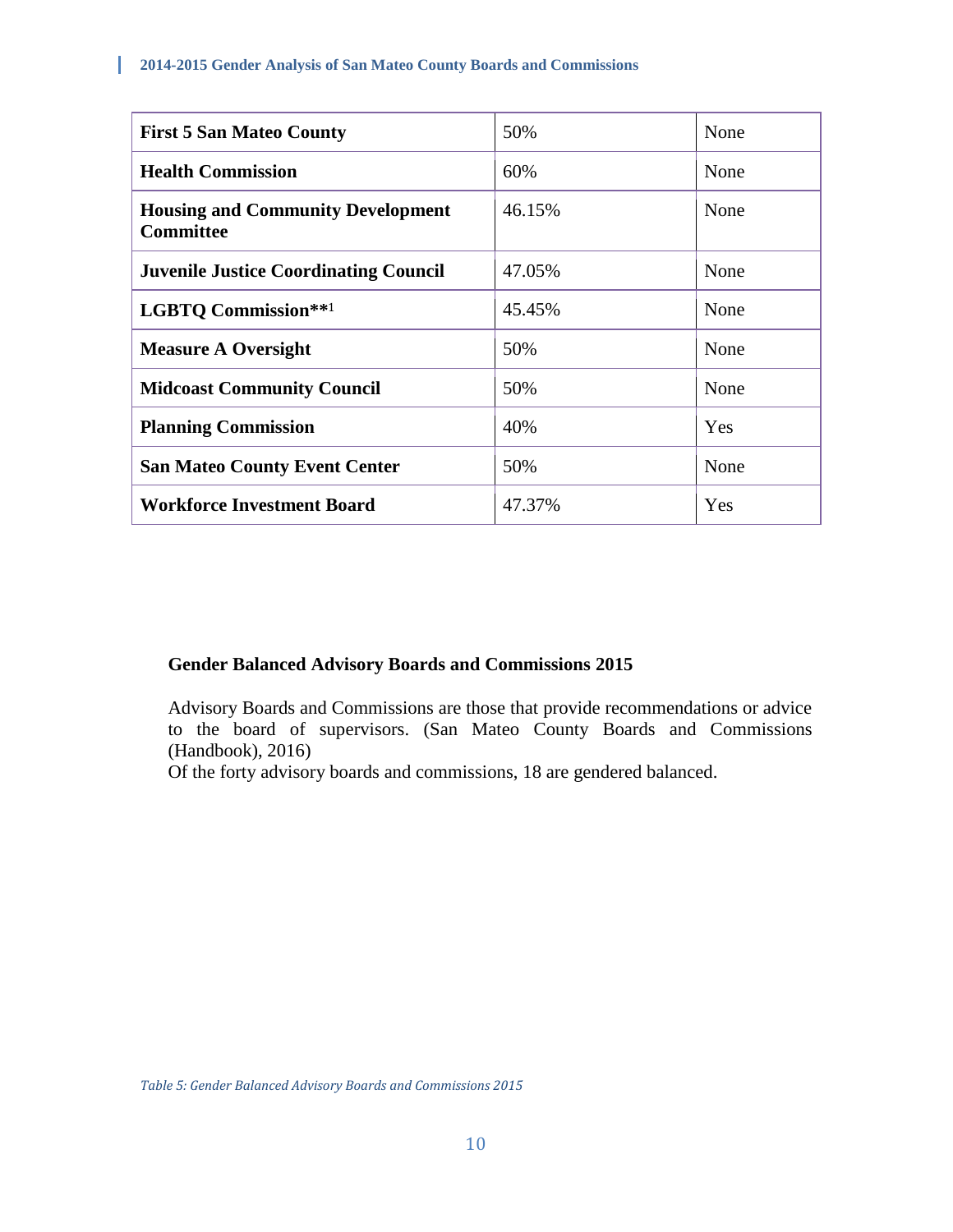| Commission                                       | Percentage<br><b>Members</b> | Female | Compensation |
|--------------------------------------------------|------------------------------|--------|--------------|
| <b>Agricultural Advisory</b><br><b>Committee</b> | 50%                          |        | None         |
| <b>Colma Creek Flood</b>                         | 55.5%                        |        | None         |
| <b>Cont<sup>1</sup>rol Zone Citizens</b>         |                              |        |              |
| <b>Advisory</b>                                  |                              |        |              |
| <b>Commission on</b>                             | 55.55%                       |        | None         |
| <b>Disabilities</b>                              |                              |        |              |
| <b>Confined Animal</b>                           | 57.14%                       |        | None         |
| <b>Technical Advisory</b>                        |                              |        |              |
| <b>Committee</b>                                 |                              |        |              |
| <b>Design Review</b>                             | 50%                          |        | Yes          |
| <b>Committee</b>                                 |                              |        |              |
| <b>Emergency Medical Care</b>                    | 50%                          |        | None         |
| <b>Committee</b>                                 |                              |        |              |
| <b>Emergency Service</b><br><b>Council</b>       | 40%                          |        | None         |
| <b>First 5 San Mateo</b>                         |                              |        |              |
|                                                  | 50%                          |        | None         |
| County<br><b>Health Commission</b>               | 60%                          |        | None         |
| <b>Housing and Community</b>                     | 41.66%                       |        | None         |
| <b>Development Committee</b>                     |                              |        |              |
| <b>Juvenile Justice</b>                          | 47.05%                       |        | None         |
| <b>Coordinating Council</b>                      |                              |        |              |
| <b>LGBTQ</b>                                     | 40%                          |        | None         |
| <b>Measure A Oversight</b>                       | 50%                          |        | None         |
| <b>Midcoast Community</b>                        | 50%                          |        | None         |
| <b>Council</b>                                   |                              |        |              |
| <b>Planning Commission</b>                       | 40%                          |        | Yes          |
| <b>San Mateo County</b>                          | 45.45%                       |        | None         |
| <b>Employee Retirement</b>                       |                              |        |              |
| <b>Association (SamCera)</b>                     |                              |        |              |
| <b>San Mateo County Event</b>                    | 50%                          |        | None         |
| <b>Center</b>                                    |                              |        |              |
| <b>San Mateo</b>                                 | 57.14%                       |        | None         |
| <b>Transportation</b>                            |                              |        |              |
| <b>Authority</b>                                 |                              |        |              |
| <b>Workforce Investment</b>                      | 47.37%                       |        | Yes          |
| <b>Board</b>                                     |                              |        |              |

## **C. Gender Imbalanced Advisory Boards and Commissions 2014**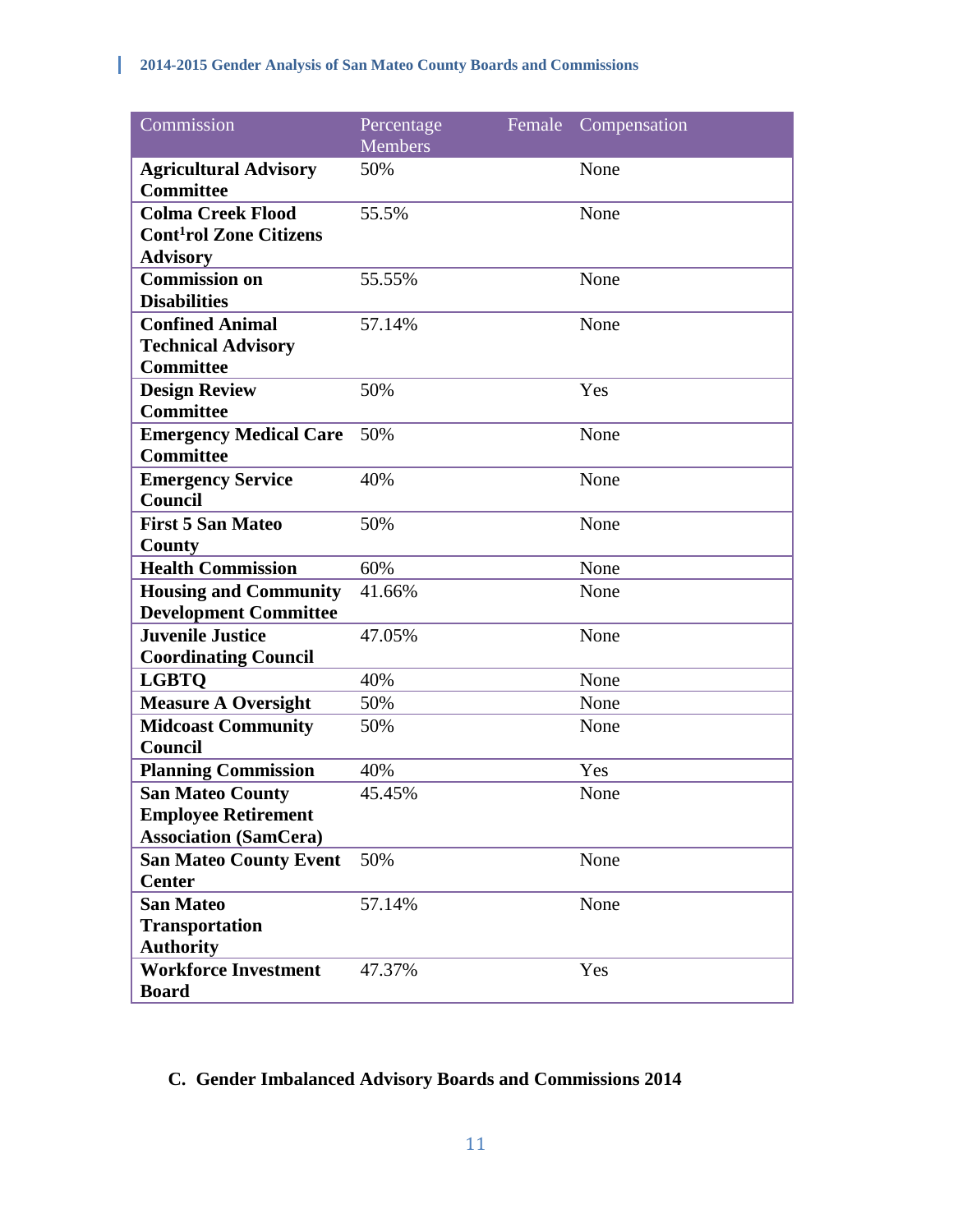Of the thirty-six advisory boards and commissions, twenty are gender imbalanced. Seven have a disproportionate number of male members, and thirteen have a disproportionate number of female members.

| <b>Commission</b>           | of<br><b>Percent</b><br><b>Members</b> | <b>Compensation</b><br><b>Female</b> |
|-----------------------------|----------------------------------------|--------------------------------------|
| <b>Assessment Appeals</b>   | 0%                                     | Yes                                  |
| <b>Board</b>                |                                        |                                      |
| <b>Board of Building</b>    | 25%                                    | <b>Yes</b>                           |
| <b>Permit Appeals</b>       |                                        |                                      |
| <b>Civil Service</b>        | 20%                                    | Yes                                  |
| <b>Commission</b>           |                                        |                                      |
| <b>Emergency Service</b>    | 35%                                    | None                                 |
| Council                     |                                        |                                      |
| <b>Fatherhood</b>           | 27.27%                                 | None                                 |
| <b>Collaboration</b>        |                                        |                                      |
| <b>Parks and Recreation</b> | 0%                                     | None                                 |
| <b>Commission</b>           |                                        |                                      |
| <b>Pescadero Community</b>  | 28.57%                                 | None                                 |
| Council                     |                                        |                                      |

*Table 6: Commissions with Disproportionate Number of Male Members 2014*

The membership of Pescadero Municipal Community Advisory Council-28.57% are elected positions that can be held by a registered voter who lives in the respective area.

|  | Table 7: Commissions with Disproportionate Number of Female Members 2014 |  |
|--|--------------------------------------------------------------------------|--|
|  |                                                                          |  |

| Commission                      | <b>Percent of Female Members</b> | Compensation   |
|---------------------------------|----------------------------------|----------------|
| <b>Arts Commission</b>          | 75%                              | N <sub>0</sub> |
| <b>Children's Collaborative</b> | 70%                              | N <sub>0</sub> |
| <b>Action Team (CCAT)</b>       |                                  |                |
| <b>Commission on Aging</b>      | 80.95%                           | N <sub>0</sub> |
| <b>Commission on the Status</b> | 92.85%                           | N <sub>0</sub> |
| of Women                        |                                  |                |
| <b>Domestic Violence</b>        | 66.66%                           | N <sub>0</sub> |
| Council                         |                                  |                |
| <b>Juvenile Justice and</b>     | 66.66%                           | N <sub>0</sub> |
| <b>Delinquency Prevention</b>   |                                  |                |
| <b>Commission</b>               |                                  |                |
| <b>Mental Health and</b>        | 72.72%                           | N <sub>0</sub> |
| <b>Substance Abuse</b>          |                                  |                |
| <b>Recovery</b>                 |                                  |                |
| <b>North Fair Oaks</b>          | 66.66%                           | N <sub>0</sub> |
| <b>Community Council</b>        |                                  |                |
| <b>San Mateo Child Care</b>     | 77.27%                           | No             |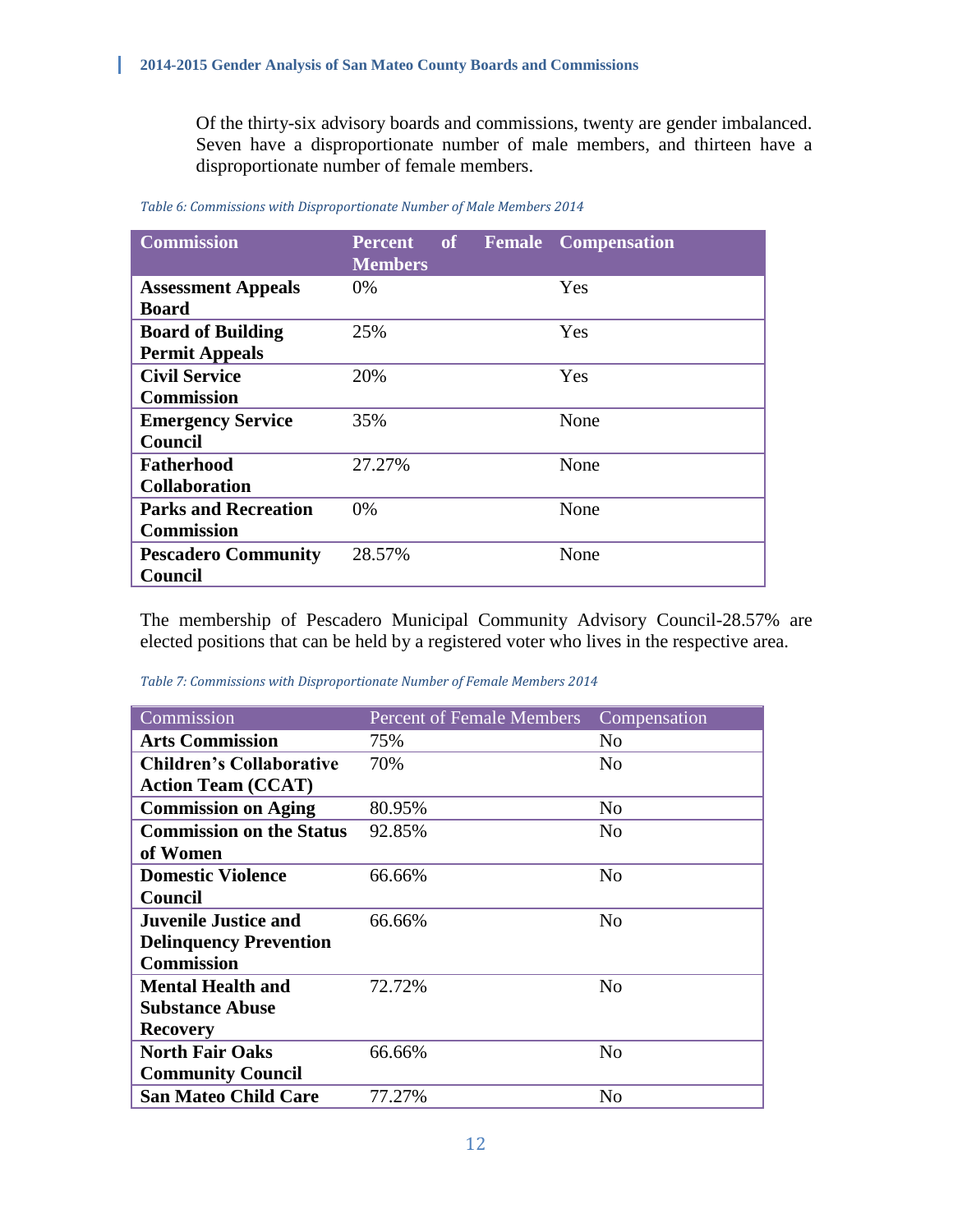i<br>L

| <b>Partnership Council</b>       |        |    |
|----------------------------------|--------|----|
| <b>San Mateo Medical</b>         | 66.66% | No |
| <b>Center Board of Directors</b> |        |    |
| <b>San Mateo County</b>          | 71.42% | No |
| <b>Transportation Authority</b>  |        |    |
| <b>San Mateo County</b>          | 75%    | No |
| <b>Transit District</b>          |        |    |
| <b>Treasury Oversight</b>        | 62.5%  | No |
| <b>Committee</b>                 |        |    |

#### **Gender Imbalanced Advisory Boards and Commissions 2015**

Of the forty advisory boards and commissions, twenty-one are gender imbalanced. Eight have a disproportionate number of male members, and thirteen have a disproportionate number of female members.

*Table 8: Commissions with Disproportionate Number of Male Members 2015*

| <b>Commission</b>             | <b>Percent</b><br><b>Members</b> |  | of Female Compensation |
|-------------------------------|----------------------------------|--|------------------------|
| <b>Assessment Appeals</b>     | 0%                               |  | Yes                    |
| <b>Board</b>                  |                                  |  |                        |
| <b>Board of Building</b>      | 25%                              |  | Yes                    |
| <b>Permit Appeals</b>         |                                  |  |                        |
| <b>Civil Service</b>          | 20%                              |  | Yes                    |
| <b>Commission</b>             |                                  |  |                        |
| <b>Pescadero Community</b>    | 12.5%                            |  | None                   |
| Council                       |                                  |  |                        |
| <b>Parks and Recreation</b>   | $0\%$                            |  | None                   |
| <b>Commission</b>             |                                  |  |                        |
| <b>Veteran's Commission</b>   | 20%                              |  | None                   |
| <b>Resources Conservation</b> | $0\%$                            |  | None                   |

#### *Table 9: Commissions with Disproportionate Number of Female Members 2015*

| Commission                      | Percent of Female Members Compensation |                |
|---------------------------------|----------------------------------------|----------------|
| <b>Arts Commission</b>          | 75%                                    | No             |
| <b>Children's Collaborative</b> | 77.77%                                 | No             |
| <b>Action Team (CCAT)</b>       |                                        |                |
| <b>Commission on Aging</b>      | 88.23%                                 | No             |
| <b>Commission on the Status</b> | 100\%                                  | N <sub>o</sub> |
| of Women                        |                                        |                |
| <b>Domestic Violence</b>        | 70.58%                                 | No             |
| Council                         |                                        |                |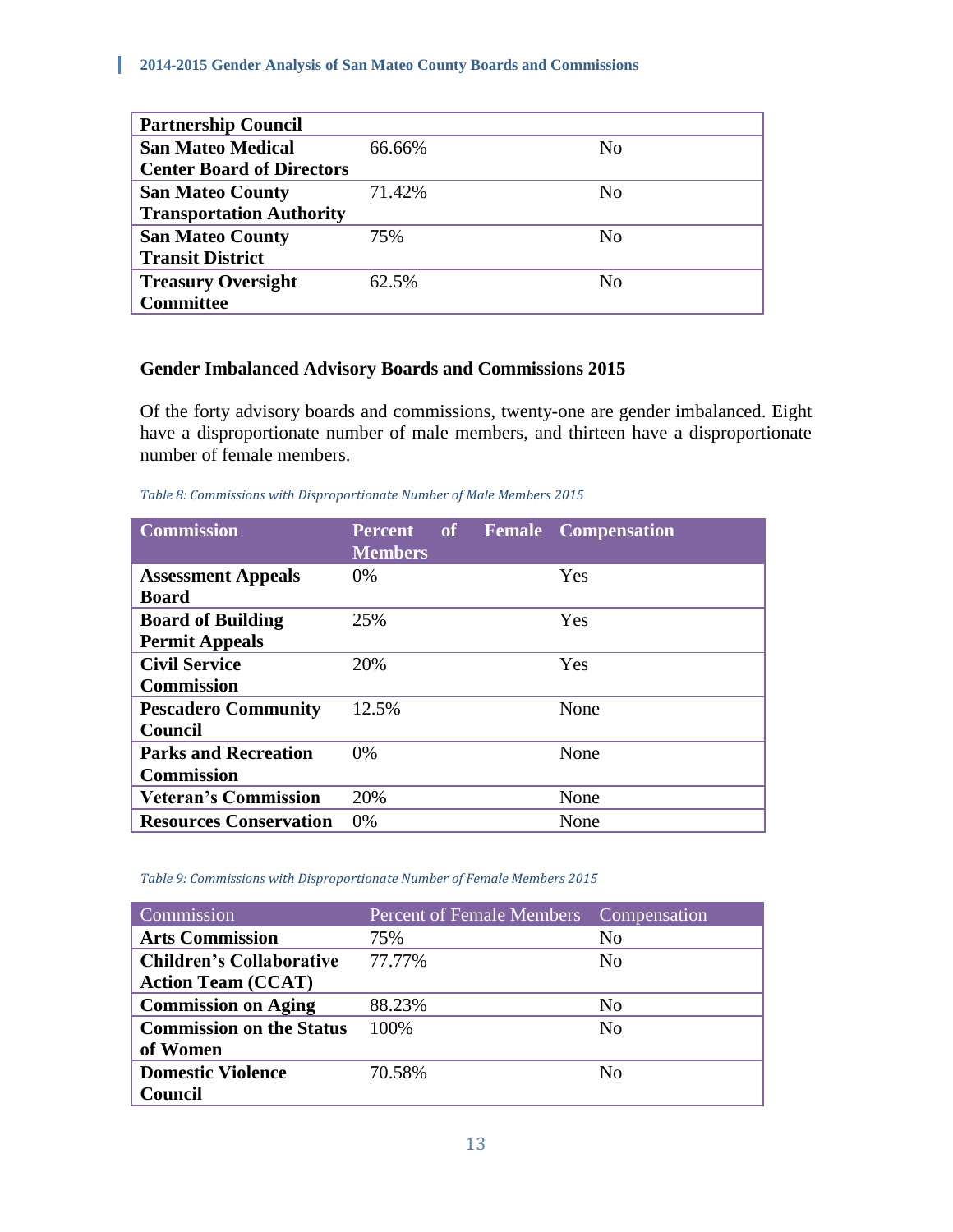i<br>L

| <b>Juvenile Justice and</b>      | 77.77% | N <sub>0</sub> |
|----------------------------------|--------|----------------|
| <b>Delinquency Prevention</b>    |        |                |
| <b>Commission</b>                |        |                |
| <b>Mental Health and</b>         | 72.72% | No             |
| <b>Substance Abuse</b>           |        |                |
| <b>Recovery</b>                  |        |                |
| <b>North Fair Oaks</b>           | 70%    | No             |
| <b>Community Council</b>         |        |                |
| <b>San Mateo Child Care</b>      | 77.27% | No             |
| <b>Partnership Council</b>       |        |                |
| <b>San Mateo Medical</b>         | 62.5%  | N <sub>0</sub> |
| <b>Center Board of Directors</b> |        |                |
| <b>San Mateo County</b>          | 66.66% | No             |
| <b>Transit District</b>          |        |                |
| <b>Treasury Oversight</b>        | 62.5%  | No             |
| <b>Committee</b>                 |        |                |
| <b>Youth Commission</b>          | 76%    | N <sub>0</sub> |

#### **Comparison of 2011/2012/2013/2014/2015**

Gender participation of advisory and decision-making boards and commissions countywide:

#### *Table 10: Comparison of 2011/2012/2013/2014/2015*

|      | Male         | Female      | Vacant | Total | Active<br>$\%$<br>Women |
|------|--------------|-------------|--------|-------|-------------------------|
| 2011 | 182 (45.3%)  | 220 (54.7%) | 63     | 465   | 54.7%                   |
| 2012 | 181 (45.7%)  | 215 (54.3%) | 57     | 453   | 54.3%                   |
| 2013 | 174 (43.6%)  | 225 (56.3%) | 59     | 399   | 56.3%                   |
| 2014 | 170 (44.15%) | 215(55.84%) | 51     | 385   | 55.84%                  |
| 2015 | 183 (44.41%) | 229(55.58%) | 74     | 412   | 55.58%                  |

After remaining almost constant between 2011 and 2012, there was a 2 percent increase in female participants in 2013. However, despite an increase of 2-percentage point since 2013, the percentage of female participants in boards and commissions has decreased since 2014, and remained almost constant (0.26% decrease) in 2015.

*Table 11: Comparison of 2011/2012/2013/2014/2015*

| 2011<br>2012<br>2013<br>2014 | 2015 |
|------------------------------|------|
|------------------------------|------|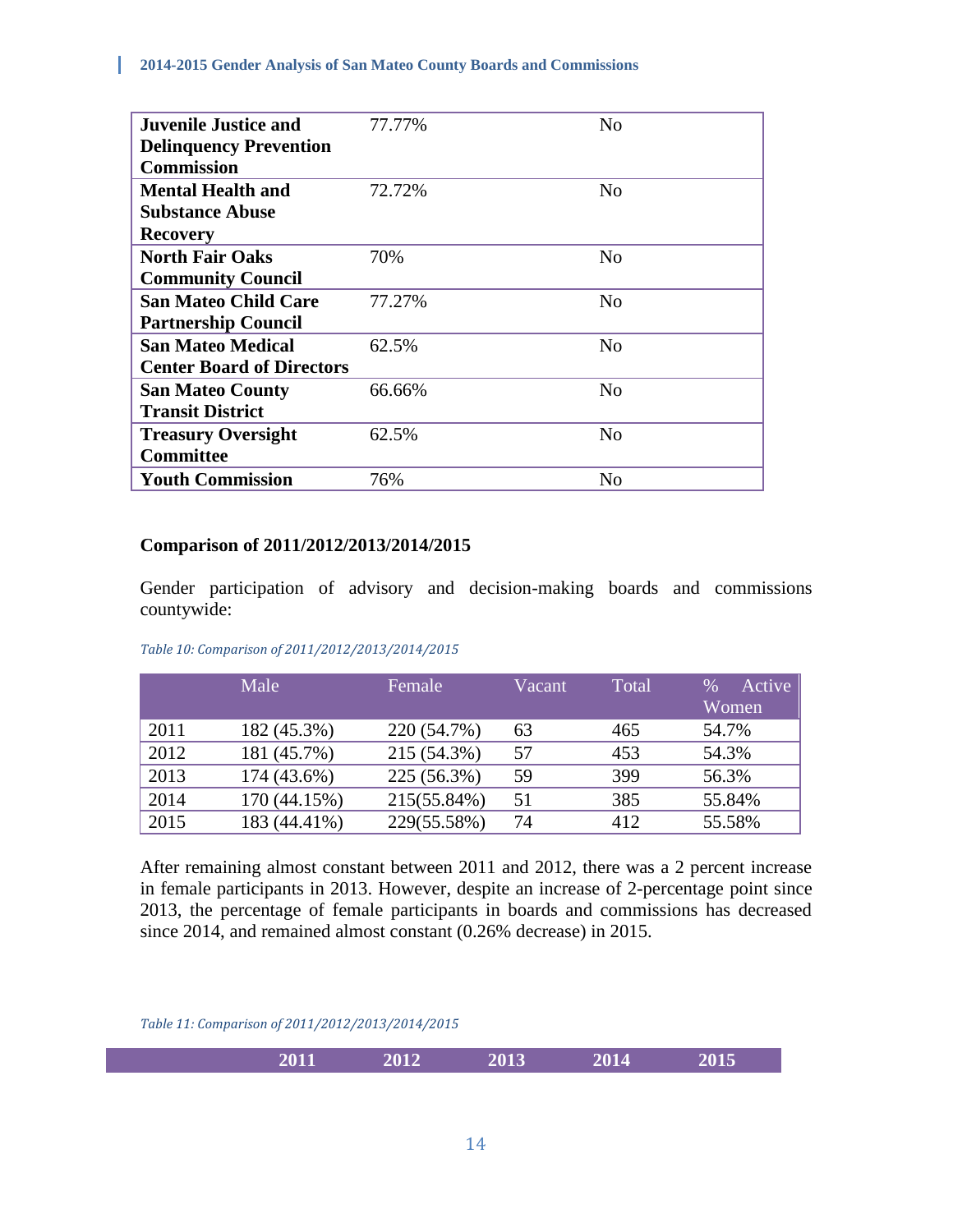| Overrepresented                                                   |                          |              | $11(33.3\%)$ $12(36.4\%)$ $12(36.4\%)$ $13(36.11\%)$ $13(33.33)$ | $%$ )     |
|-------------------------------------------------------------------|--------------------------|--------------|------------------------------------------------------------------|-----------|
| <b>Balanced</b>                                                   | $11(33.3\%)$ $9(27.2\%)$ |              | 16(44.44%) 18(46.15                                              |           |
|                                                                   |                          | $13(39.4\%)$ |                                                                  | $\%$ )    |
| <b>Underrepresented</b> 11 (33.3%) 12 (36.4%) 8 (24.2%) 7(19.44%) |                          |              |                                                                  | 8(20.51%) |
|                                                                   |                          |              |                                                                  |           |

The graph below depicts the percentage of gender-balanced, over-represented, and underrepresented advisory boards and commissions for the consecutive years of 2011, 2012, 2013, and 2014.



*Figure 6: Comparison of 2011/2012/2013/2014/2015*

- According to the table above, the overrepresented column had the least degree of fluctuation. This column displays that the overrepresentation remained constant during the years of 2012, 2013, and 2014. For 2015, however, it has decreased 2.7 percent.
- The underrepresented advisory bodies have declined sharply after 2012 (15.89%).
- Unlike underrepresented advisory bodies, balanced advisory boards and commission have faced a sharp increase after 2012. The percentage has escalated about 18.95%.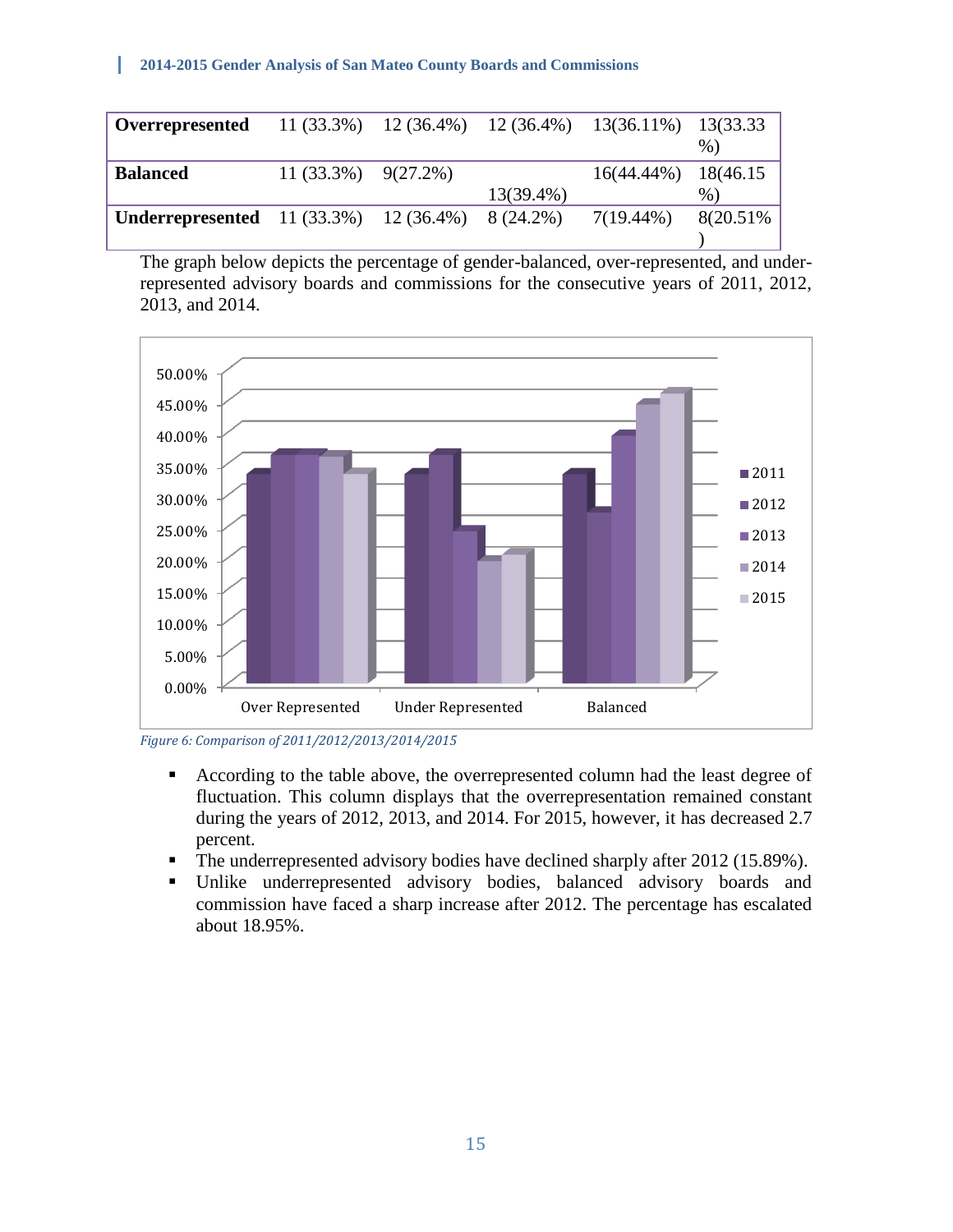

*Figure 7: Comparison of 2011/2012/2013/2014/2015*

## **Noteworthy Trend**

In general, the percentage of women participants is 55.7% and is slightly more that the female percentage of San Mateo County. The five-year comparison of gender diversity on commissions and boards depicts that the percentage of female participants has been consistent almost since the 2013 report. However, there is still discrepancy between the number of female participants and the county's female population. The percentage of female participants is 4.9 percent above parity.

Compare to 2011, 2012, and 2013, more gender balanced commissions and boards can be observed. The trend shows that the percentage of gender-balanced commissions and boards has been surged 6.75 percent since 2013. Even though the number of female participants in each board and commission has not increased distinctly, there is a vivid trend toward more gender-balanced structure.

The most significant positive changes occurred in the following boards and commissions:

| <b>Board or</b><br><b>Commission</b> |      | <b>Increase in Female Participation (Active Members)</b> |      |                 |  |  |
|--------------------------------------|------|----------------------------------------------------------|------|-----------------|--|--|
|                                      | 2013 | 2014                                                     | 2015 | <b>Variance</b> |  |  |
| Children's                           | 67%  | 70%                                                      | 78%  | $+11\%$         |  |  |
| <b>Collaborative</b>                 |      |                                                          |      |                 |  |  |
| <b>Action Team</b>                   |      |                                                          |      |                 |  |  |
| (CCAT)                               |      |                                                          |      |                 |  |  |
| <b>Design</b>                        | 40%  | 50%                                                      | 50%  | $+10%$          |  |  |
| <b>Review</b>                        |      |                                                          |      |                 |  |  |
| <b>Committee</b>                     |      |                                                          |      |                 |  |  |

*Table 12: Increase in Female Participation*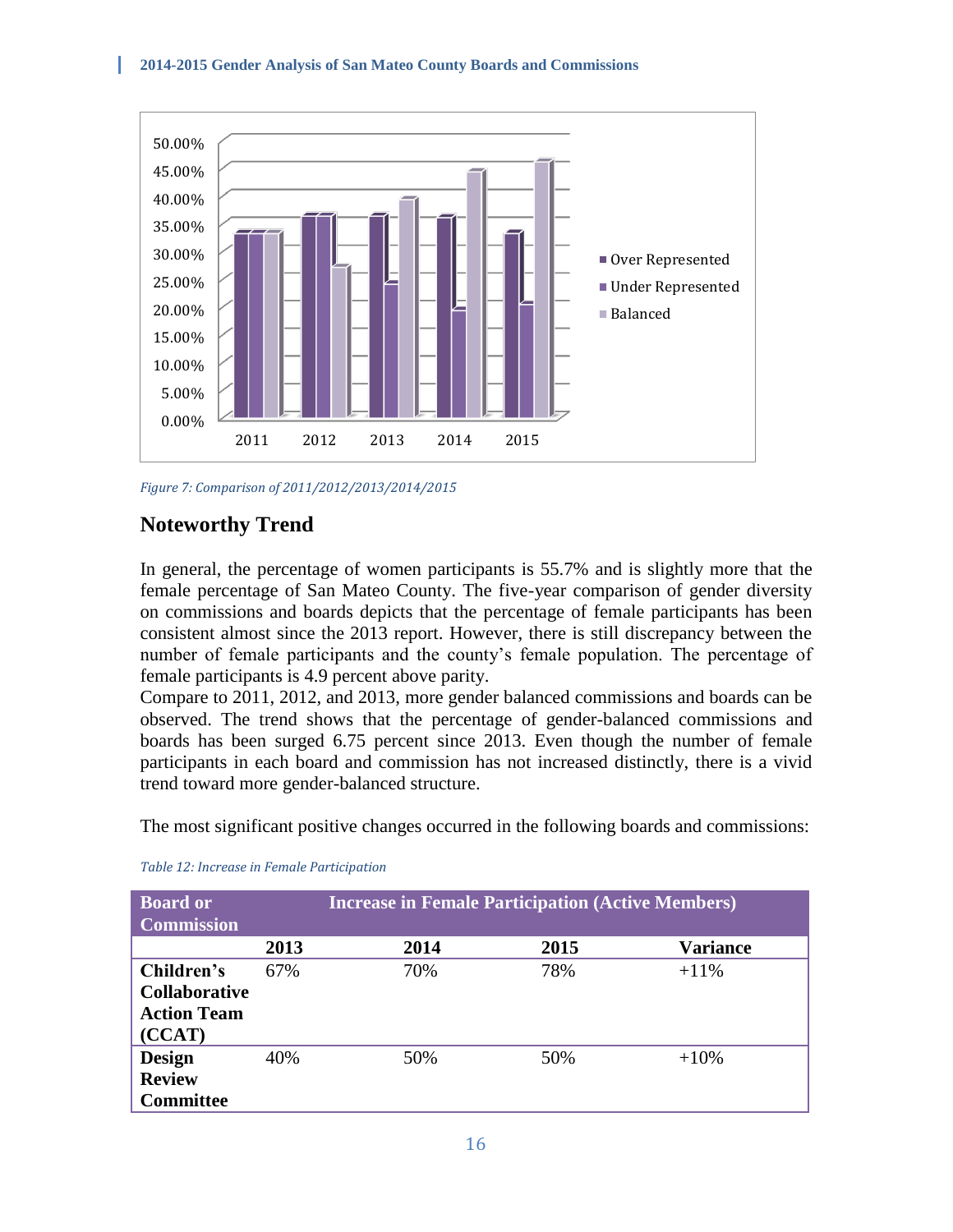| <b>Emergency</b>    | 41% | 53.8% | 50% | $+9%$  |
|---------------------|-----|-------|-----|--------|
| <b>Medical Care</b> |     |       |     |        |
| <b>Committee</b>    |     |       |     |        |
| <b>North Fair</b>   | 55% | 66.6% | 70% | $+15%$ |
| Oaks                |     |       |     |        |
| <b>Community</b>    |     |       |     |        |
| <b>Council</b>      |     |       |     |        |
| <b>Treasury</b>     | 50% | 62%   | 62% | $+12%$ |
| Oversight           |     |       |     |        |
| <b>Committee</b>    |     |       |     |        |
| Workforce           | 60% | 60%   | 76% | $+16%$ |
| <b>Investment</b>   |     |       |     |        |
| <b>Board</b>        |     |       |     |        |

## **Recommendations**

The Commission on the Status of Women is pleased to report that the overall gender mix of county boards and commissions is in line with the general population of the County. The main purpose of this report is to scrutinize whether the appointments to commissions, boards, and other decision-making bodies are reflective of the diverse population of San Mateo County. More can be done by pursuing the following recommendations:

#### **1) Reevaluate the language used to promote each board and commission.**

It is recommended that all descriptions promoting or pertaining to the boards and commissions use gender-neutral language. In particular, the description of the requirements for the Assessment Appeals Board (0% female) can be reworded so that it does not include the word "he" in describing membership. **This statement still** 

#### **exists in the website.**

**2) Increase outreach to Boards and Commissions with a 30% or less gender divide.** Boards or Commissions with less than 30% membership of either gender should make a point of reaching out to a broader segment of the San Mateo County in order to create opportunities for qualified male and female applicants from a variety of backgrounds and experiences. The Commission is available to assist with getting the word out about vacancies. There should be particular outreach to women to participate in decisionmaking boards and commissions where women are under-represented.

## **3) Encourage the voluntary collection of gender data from the boards and commissions.**

The Commission on the Status of Women is willing to coordinate this annual analysis in order to develop longitudinal data that can be analyzed for trends and seeks support from